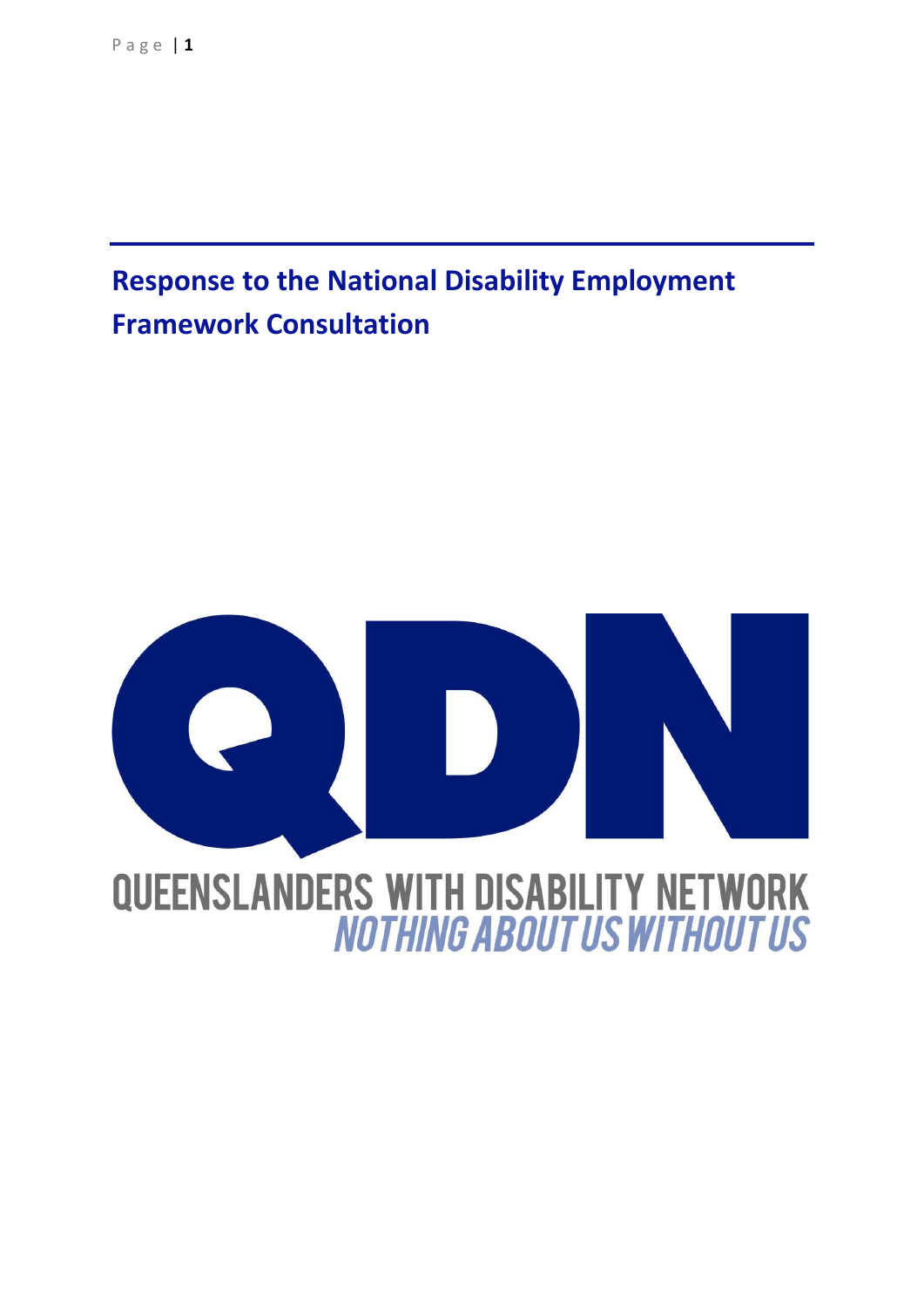#### **Contents**

| Response to the National Disability Employment Framework Consultation 1 |  |
|-------------------------------------------------------------------------|--|
|                                                                         |  |
|                                                                         |  |
|                                                                         |  |
|                                                                         |  |
|                                                                         |  |
|                                                                         |  |
|                                                                         |  |
|                                                                         |  |
|                                                                         |  |
|                                                                         |  |
|                                                                         |  |
|                                                                         |  |
|                                                                         |  |
|                                                                         |  |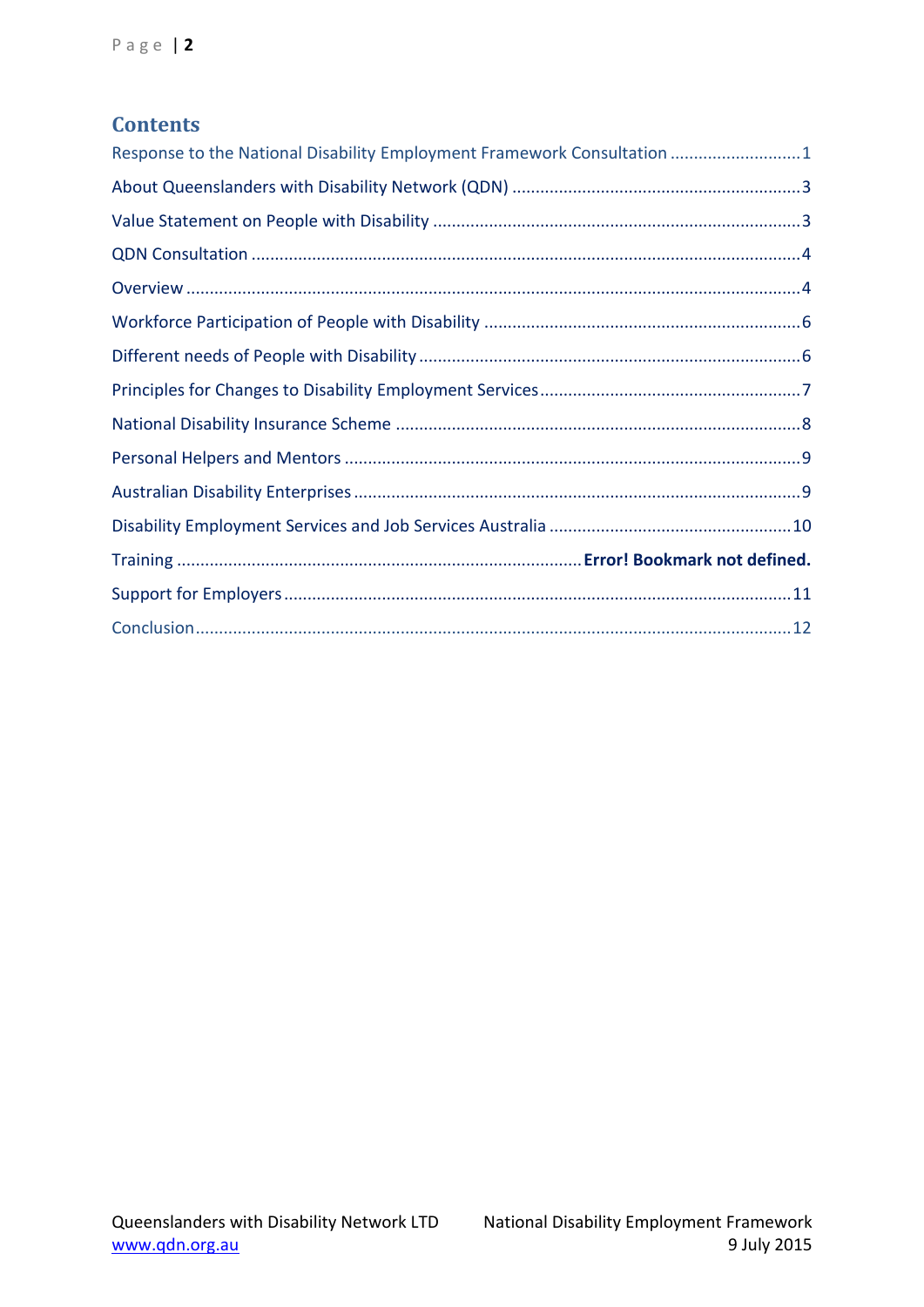#### <span id="page-2-0"></span>**About Queenslanders with Disability Network (QDN)**

QDN is an organisation of, for, and with people with disability and the organisation's motto is "nothing about us without us." QDN operates a state-wide network of members who provide information, feedback and views from a consumer perspective to inform systemic policy feedback to Government and peak bodies. QDN also provides information and referral support to people with disability.

QDN has over 700 members across Queensland. All of QDN's voting members are people with disability.

#### <span id="page-2-1"></span>**Value Statement on People with Disability**

QDN's work in providing feedback and input into systemic policy issues is based upon the organisation's core values and the place of people with disability in an inclusive, Australian society.

QDN believes that:

- All people with disability have a right to a place in the community and have contributions to make to community. This is as empowered, free citizens who are as valued, present, participating and welcomed as members of any dynamic and diverse society.
- The place of people with disability in the community is not just about people with disability having a house in the community. Core to this is that they are welcomed in the community as ordinary citizens where they are genuinely given opportunities to contribute and actively participate. People with disability need to be in communities where their individuality, their talents, and their lived experiences of disability are recognised and acknowledged.
- Culturally and historically, people with disability are not afforded the same value, opportunities or access to community life.
- Any inclusion in community for people with disability is conditional and vulnerable to withdrawal.
- Many people with disability in Queensland are excluded from the most basic experiences of ordinary lives.
- Current exclusionary practices are unacceptable and must be challenged.
- These issues affect not only people with disability but the whole community.
- The responsibility is shared. It lies within government (federal, state and local) and the community at large, to ensure that people with disability have a place and are resourced to belong in community.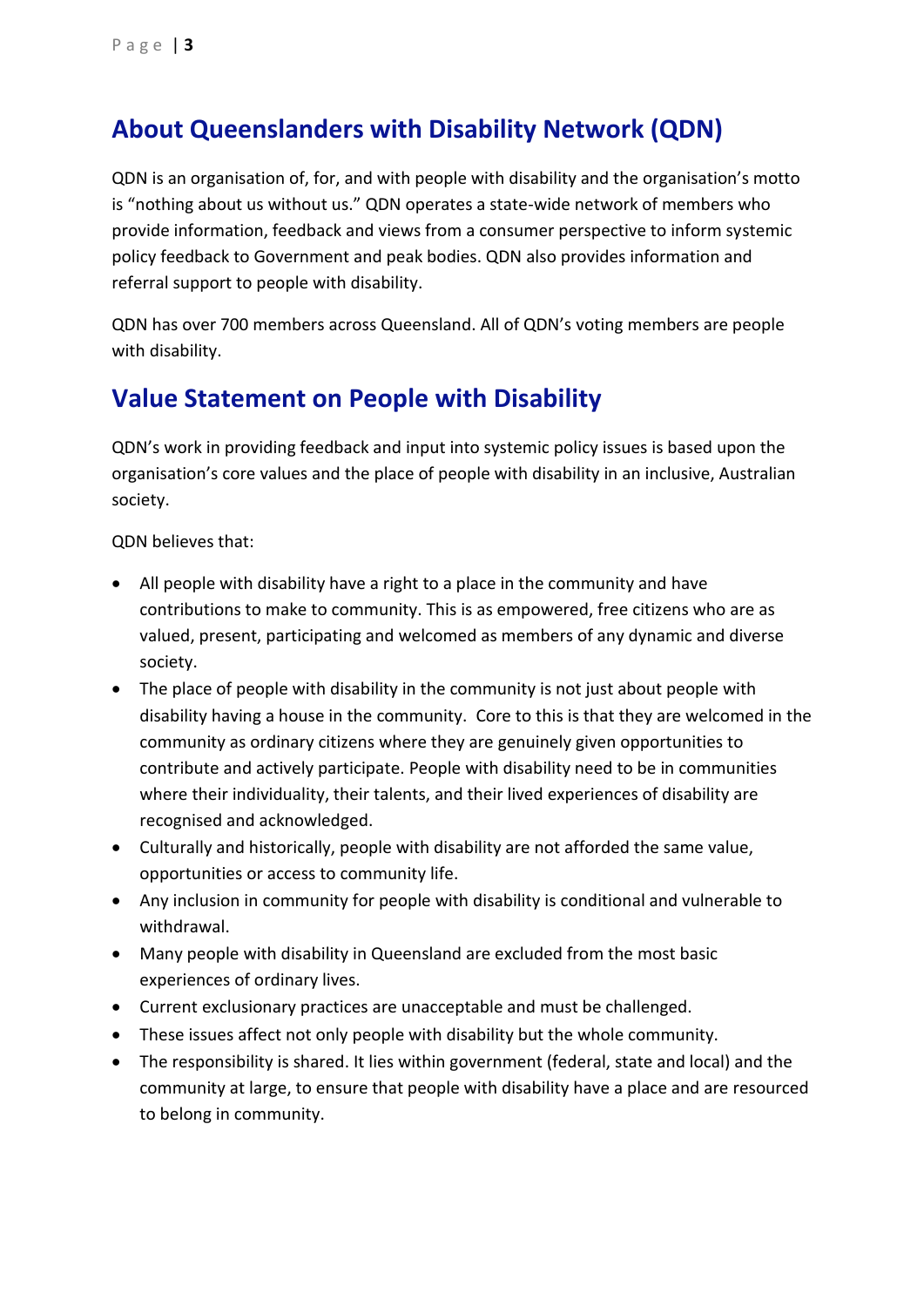### <span id="page-3-0"></span>**QDN Consultation**

A consultation was undertaken by QDN with its members and with key allies. QDN also collaborated with key sector organisations aligned with QDN's values, within the disability sector in Queensland, to inform the development of QDN's response. QDN also participated in the consultations held in Brisbane and Townsville facilitated by Department of Social Services.

QDN's submission also includes a series of recommendations which have grown out of the consultation feedback.

#### <span id="page-3-1"></span>**Overview**

QDN welcomes the opportunity to respond to the National Disability Employment Framework.

Employment remains one of the key issues for people with disability. The current range of employment programs and policy approaches has been unsuccessful in making a significant difference to generational levels of unemployment, underemployment and a low participation in the work force.

QDN acknowledges the legislative and policy environment that has been put into place to improve employment outcomes for people with disability, however recognises that there is a significant way to go in order to create a system that is effective in finding appropriate long term employment solutions for people with disability.

In ensuring people with disability can participate economically in their communities through employment, it is essential that people also have access to affordable, accessible, and appropriate housing, health services, education, transport and specialist disability services to achieve this.

QDN endorses the approach of the National Disability Strategy and encourages the Australian Government to be guided by the broad principles outlined in area three of the Strategy when considering the future direction of disability employment.

In line with the National Disability Strategy, there are a number of areas that can be strengthened and built upon to ensure people with disability experience better outcomes in relation to skilling for work and finding appropriate employment.

Specifically Points 3.3 to 3.8 of the National Disability Strategy which state;

*3.3 Encourage innovative approaches to employment of people with disability such as social enterprises, or initiatives to assist people with disability establish their own small business.*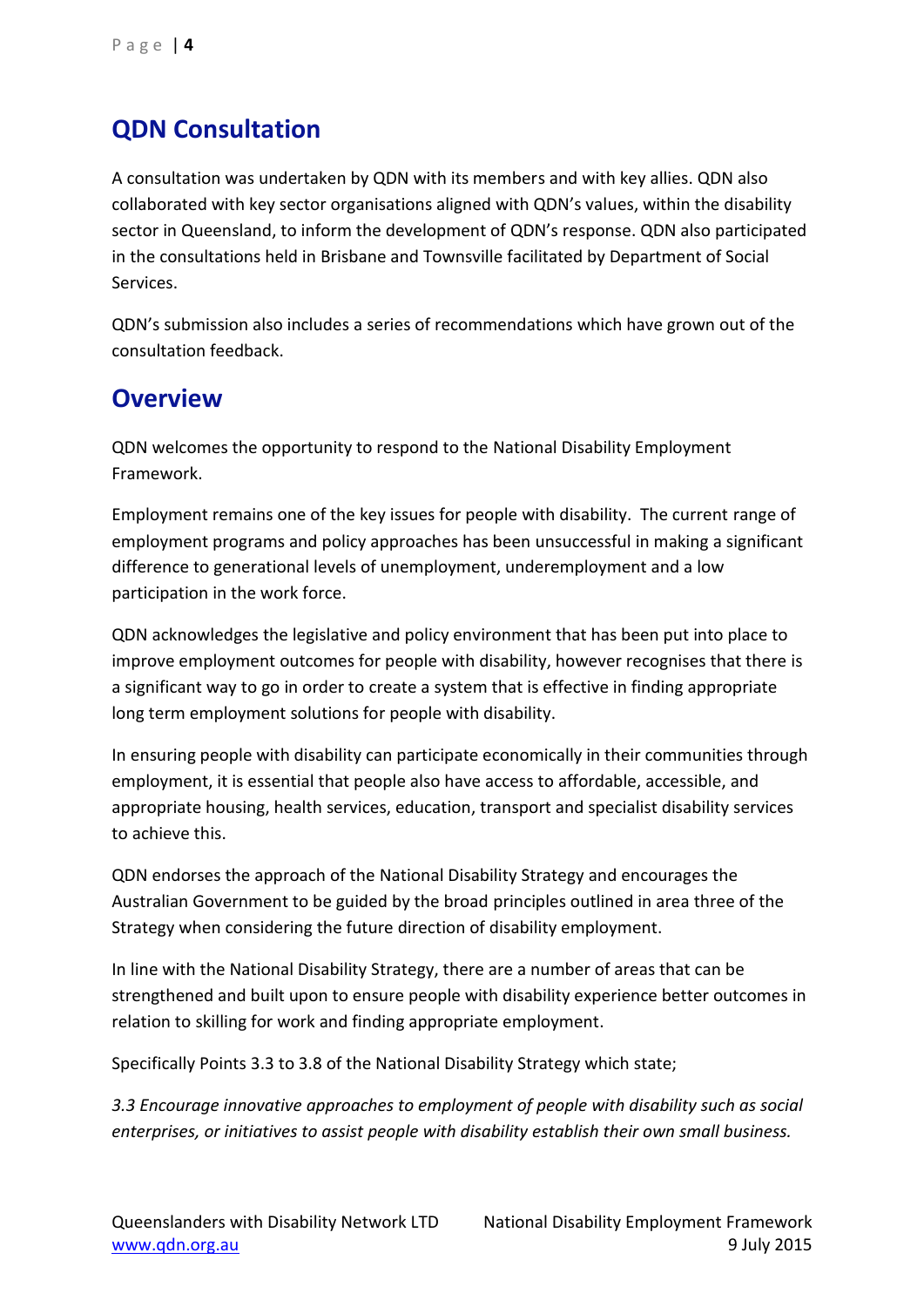*3.4 Improve employment, recruitment and retention of people with disability in all levels of public sector employment, and in funded organisations.* 

*3.5 Develop innovative approaches to future financial planning including private provision for people with disability, their families and carers.* 

*3.6 Develop innovative options to improve affordability and security of housing across all forms of tenure.* 

*3.7 At the review points of the National Affordable Housing Agreement and related National Partnership agreements, parties agree to consider including strategies consistent with the Strategy, to ensure they address the housing needs of people with disability.* 

*3.8 Consider the implications for economic security for people with disability, their families and carers arising from investigation into a national long-term care and support scheme.*

QDN supports further capacity building for employers, particularly within small to medium enterprises to create workplaces that deliver long term employment opportunities for people with disability.

As we move to an individualised funding arrangement and a dynamic and changing market environment for people with disability under the National Disability Insurance Scheme (NDIS), it is essential that any new employment initiative are complimentary to this approach and are responsive to individuals while building the capacity of employers and people with disability to be effective employees.

All levels of Government, the community and employers of all sizes play an important role in developing a workforce that is accessible to all Australians.

Investing in skills and training to suitably skill people for the workforce and build upon existing capacity is key to ensuring people with disability are able to meaningfully participate a wide range of employment opportunities.

Through training and education, it is important that people with disability can move from unemployment or under employment to being engaged in employment that facilitates their full and active economic participation.

QDN also supports that a National Disability Employment Framework be guided by the United Nations Convention on the Rights of Persons with Disabilities (UNCRPD) Articles 19, 27 and 28.

In particular Article 27 - Work and employment which states *"States Parties recognize the right of persons with disabilities to work, on an equal basis with others; this includes the right to the opportunity to gain a living by work freely chosen or accepted in a labour market and work environment that is open, inclusive and accessible to persons with disabilities. States Parties shall safeguard and promote the realization of the right to work, including for*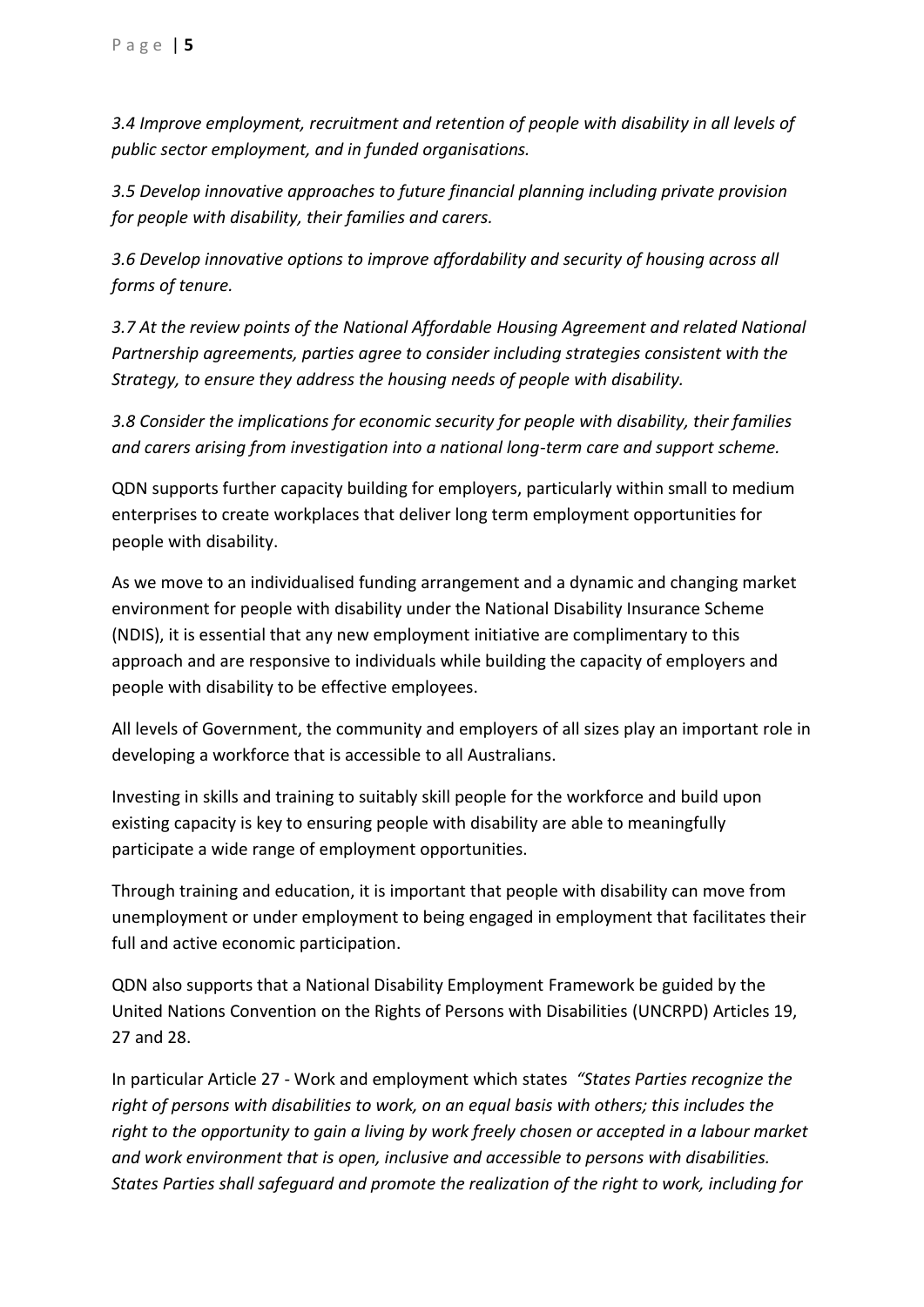*those who acquire a disability during the course of employment, by taking appropriate steps, including through legislation."*

#### <span id="page-5-0"></span>**Workforce Participation of People with Disability**

Strong leadership across all parts of the community is required to drive transformational change in the employment of people with disability.

Employment outcomes for Australians with disability remain drastically below outcomes for the general population in both employment and participation rates (around 52.9 per cent compared to 82.5 per cent for people without disability in 2012) and are near the lowest level in the OECD - title. Australia has one of the lowest employment rates in the OECD and one of the consistently strongest economies, highlighting significant systemic issues to deliver improved employment outcomes.

The corporate initiatives of Westpac and IBM, along with the work of small and medium business and social enterprises can be investigated to highlight practical models of effective initiatives that develop further opportunities for people with disability.

QDN acknowledges the work of organisations such as the Australian Network on Disability in helping workplaces and employers improve their skills and accessibility for people with disability. QDN supports actions to expand these types of initiatives to scale up more broadly across Australia. This type of investment in enabling the private sector to be a major part of the solution is another example of long-term vision for better outcomes.

QDN supports Governments at federal, state and local levels, along with the business community, to take a leadership role by setting and achieving benchmarks for people with disability in the workforce. QDN strongly recommends the adoption of disability business plans by these entities, if currently not in place, and the plans to include similar employment ratio targets for people with disability of 10-13%. This would reflect the proactive planning and targets achieved by the Westpac Group in relation to the employment of people with disability, and similarly within the National Disability Insurance Agency (NDIA).

#### <span id="page-5-1"></span>**Different needs of People with Disability**

QDN endorses an individualised approach to employment services which emphasises flexibility and a person centred approach. It is important for services, including Disability Employment Services (DES) and Job Search Australia (JSA) providers to have a primary focus on fully understanding the individual needs, abilities and potential limitations for an individual in a workplace.

The current Framework drives the behaviour of job seekers to apply for roles regardless of the likelihood of success in gaining the position. This systemic issue has ongoing consequences for people with disability which result in perpetuation of individual failure to

Queenslanders with Disability Network LTD National Disability Employment Framework [www.qdn.org.au](http://www.qdn.org.au/) 9 July 2015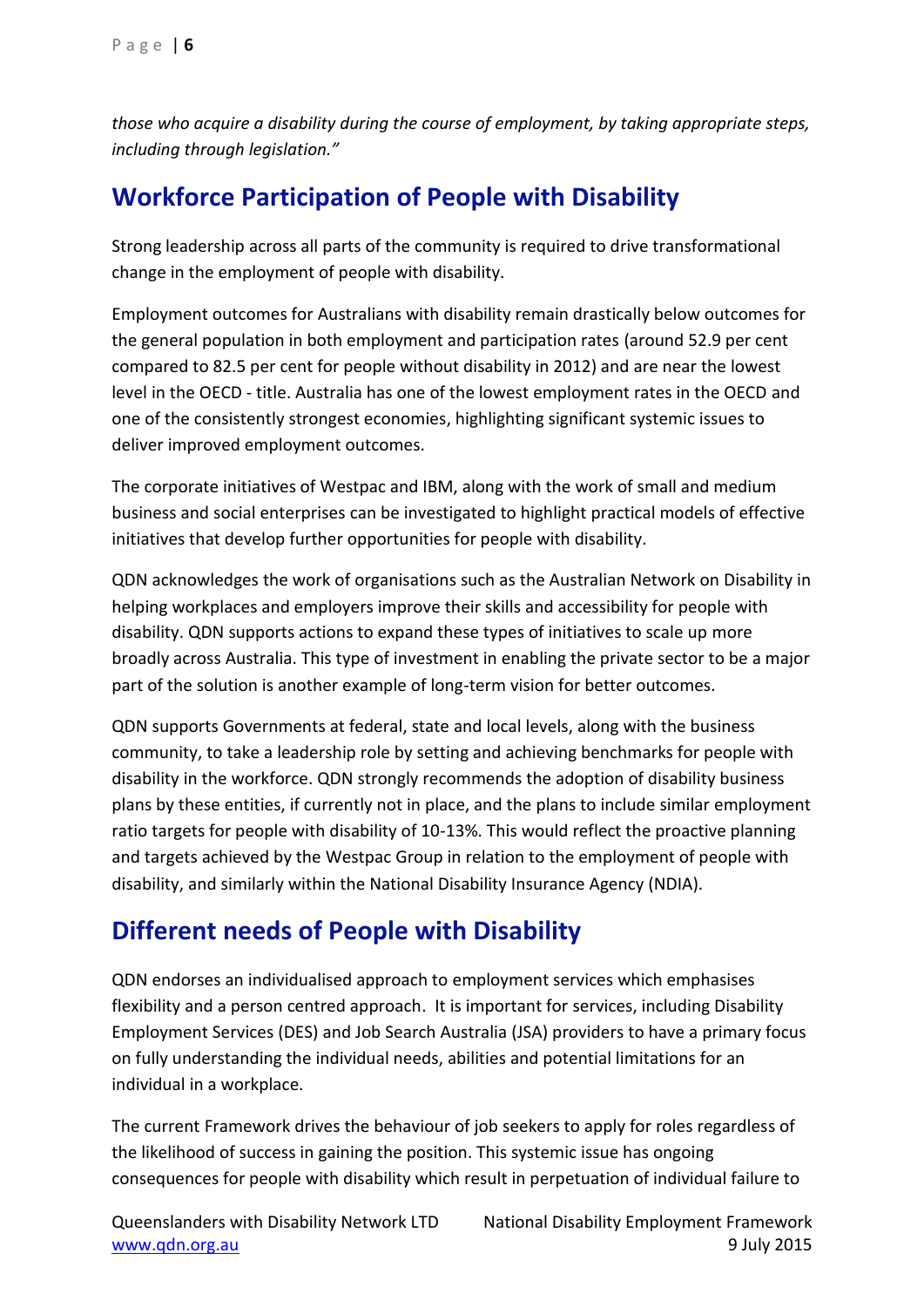achieve employment and the impact this has on individual self-esteem and confidence, and contributes to lowering the participation rate.

The outcomes focused Framework which is driven by placement numbers as the measure of outcomes contributes to inappropriate matching of a person's skill set and abilities. In many circumstances this is counterproductive and has negative long term consequences on a person's long term job prospects and their motivation to want to continue to apply to participate in the workforce.

Assessing issues such as barriers to safe accessible transport, effective formal personal support, and building understanding of and medical conditions that may be episodic, will lead to a more appropriate recommendation for a role appropriate to an individual's abilities. Setting in place a process to more comprehensively understand an individual's abilities and limitations will set a more likely foundation for ongoing success.

### <span id="page-6-0"></span>**Principles for Changes to Disability Employment Services**

QDN supports the discussion papers identified principles around change focusing on practicality, flexibility and choice and control with a long term vision for individuals working lives.

QDN supports that additional principles around changes to Disability Employment Services be guided by the National Disability Strategy and the United Nations Convention on the Rights of Persons with Disabilities (UNCRPD).

These documents outline strong principles to underpin equality of participation and a Framework for ensuring people with disability are given fair access to opportunities for economic participation.

QDN emphasises the importance of the need for equality in employment outcomes in line with the UNCRPD Articles 19, 27 and 28.

In particular, Article 27 - Work and employment which states *"States/ Parties recognize the right of persons with disabilities to work, on an equal basis with others; this includes the right to the opportunity to gain a living by work freely chosen or accepted in a labour market and work environment that is open, inclusive and accessible to persons with disabilities. States/ Parties shall safeguard and promote the realization of the right to work, including for those who acquire a disability during the course of employment, by taking appropriate steps, including through legislation."*

The Framework needs to focus on the interface between individuals with disability, government funded employment and job search providers and employers to ensure this is integrated, streamlined, consistent and reliable, to enable the delivery of improved outcomes for all parties.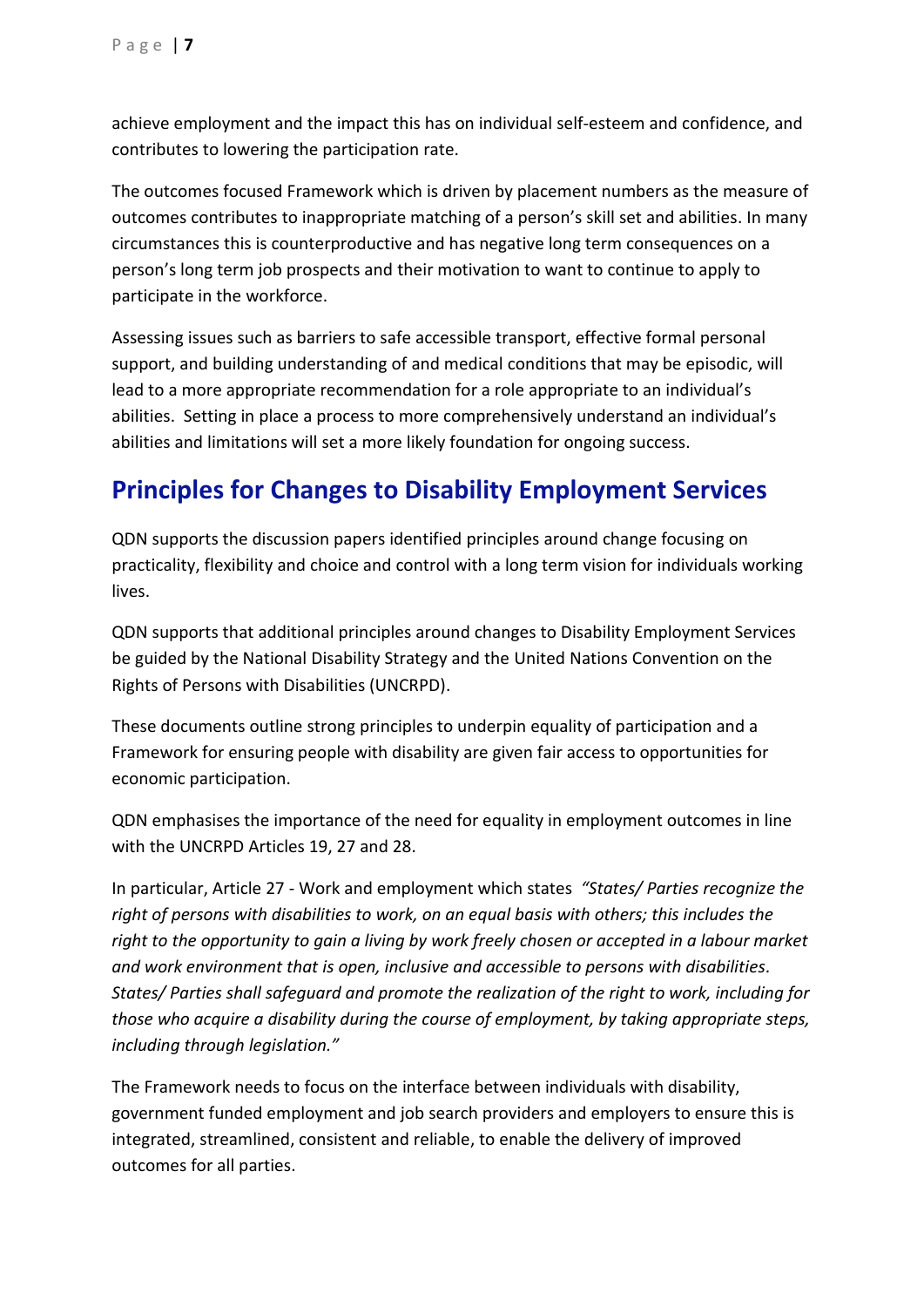Services need to be adequately funded to be able to provide an effective service that removes barriers to employment of people with disability for employers. Services have a responsibility to be guided by a Framework that ensures the process of finding and maintaining employment is straight forward and accessible to people with disability.

QDN also supports the establishment of industrial protection around the wages of people with disability and the adoption of industrial conditions to safeguard an equal pay for equal work approach across all government and private sector programs.

QDN believes that a fair wage structure in line with Article 27 of the UNCRPD should be a principle of the Framework.

QDN notes that the creation of a two-tiered income support system for people with disability could have negative impact upon the way the Disability Support Pension and National Disability Employment Frameworks interact.

This system would be contrary to the goals of the NDIS and the National Disability Framework in encouraging people to think in a strengths-based model, rather than focussing on the deficits and incapacities associated with their disability.

Should a tiered working age payment be introduced, QDN supports the proposal that higher rates of the tiered working age payment include people with disability with a partial capacity to work.

#### <span id="page-7-0"></span>**National Disability Insurance Scheme**

The opportunities afforded to people with disability to more appropriately allocate supports to improve employment opportunities under the NDIS are significant.

The choice and control provided by the new scheme can enable a person to be more appropriately supported to participate in a workplace. However, this should not be at the expense of current or future assistance to gain employment and should not be seen as a solution in itself.

QDN supports that the new employment Framework be designed to work closely and effectively with the resources and employees of the NDIA in order to maximise the impact of each.

For instance, the role of Local Area Coordinators by the NDIA could be leveraged to assist in educating employers about employing people with disability and exploring local opportunities to improve the economic participation of people with disability in their local communities.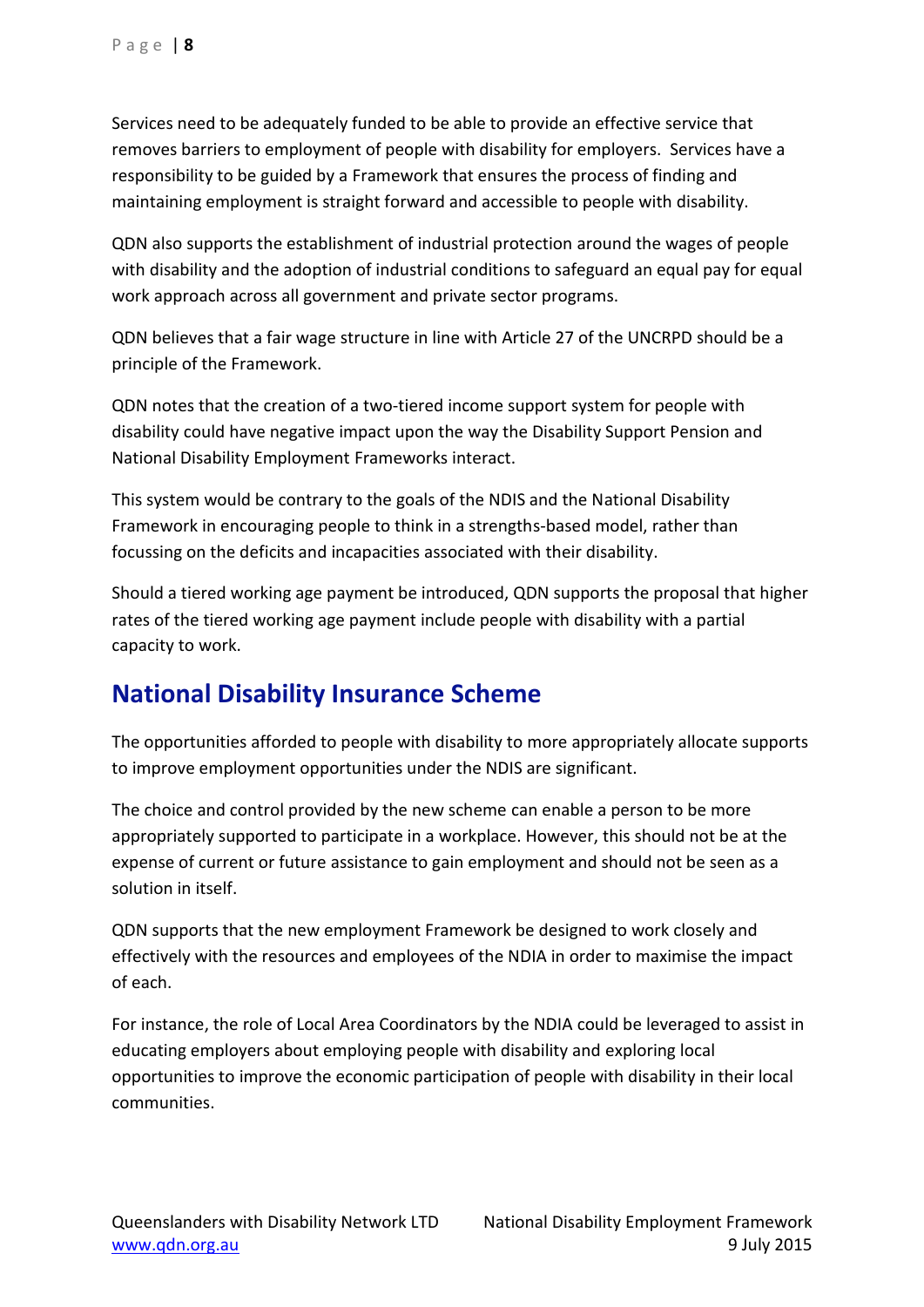Continuing to appropriately fund access and support needs for people with disability in the workplace is a vital component of any effective policy Framework seeking to improve and encourage economic participation by people with disability.

As we move to an individualised funding arrangement and a dynamic and changing market environment for people with disability under the National Disability Insurance Scheme (NDIS), it is essential that any new employment initiatives are complimentary to this approach and are responsive to individuals while building the capacity of employers and people with disability to be effective employees.

QDN notes that the NDIS is only one part of the overall approach outlined by the National Disability Strategy as vital to creating a good life for people with disability.

The implementation of policies and programs that bring about appropriate long term opportunities for economic participation are essential to realising the overall vision of the Strategy.

#### <span id="page-8-0"></span>**Personal Helpers and Mentors**

QDN supports the continuation of the Personal Helpers and Mentors (PHaMs) program and encourages the Framework to take a similarly flexible and person centred approach to the employment of people with mental illness as QDN has recommended for people with disability.

#### <span id="page-8-1"></span>**Australian Disability Enterprises**

QDN acknowledges that ADEs are one of a range of supported employment options for people with disability. This is particularly relevant to people with intellectual disability that, according to the Australian Bureau of Statistics, have a "higher rate of unemployment in comparison with other disability groups, regardless of severity. Those with moderate or mild intellectual disability (20%) have a higher unemployment rate than those with moderate or mild physical disability (8.8%)."

QDN acknowledges the need for reform of the current model and system to better serve people with disability within ADEs and to ensure barriers to successful outcomes and employment can be overcome.

The ability of a person to transfer from an ADE to open employment needs to be better addressed to ensure opportunities for open employment are not limited by participation in an ADE.

Additionally, the current Business Services Wage Assessment Tool needs review in line with the Australian Human Rights Commission findings. Employees have the right to receive fair wages and are entitled to the same employment protections experienced by all other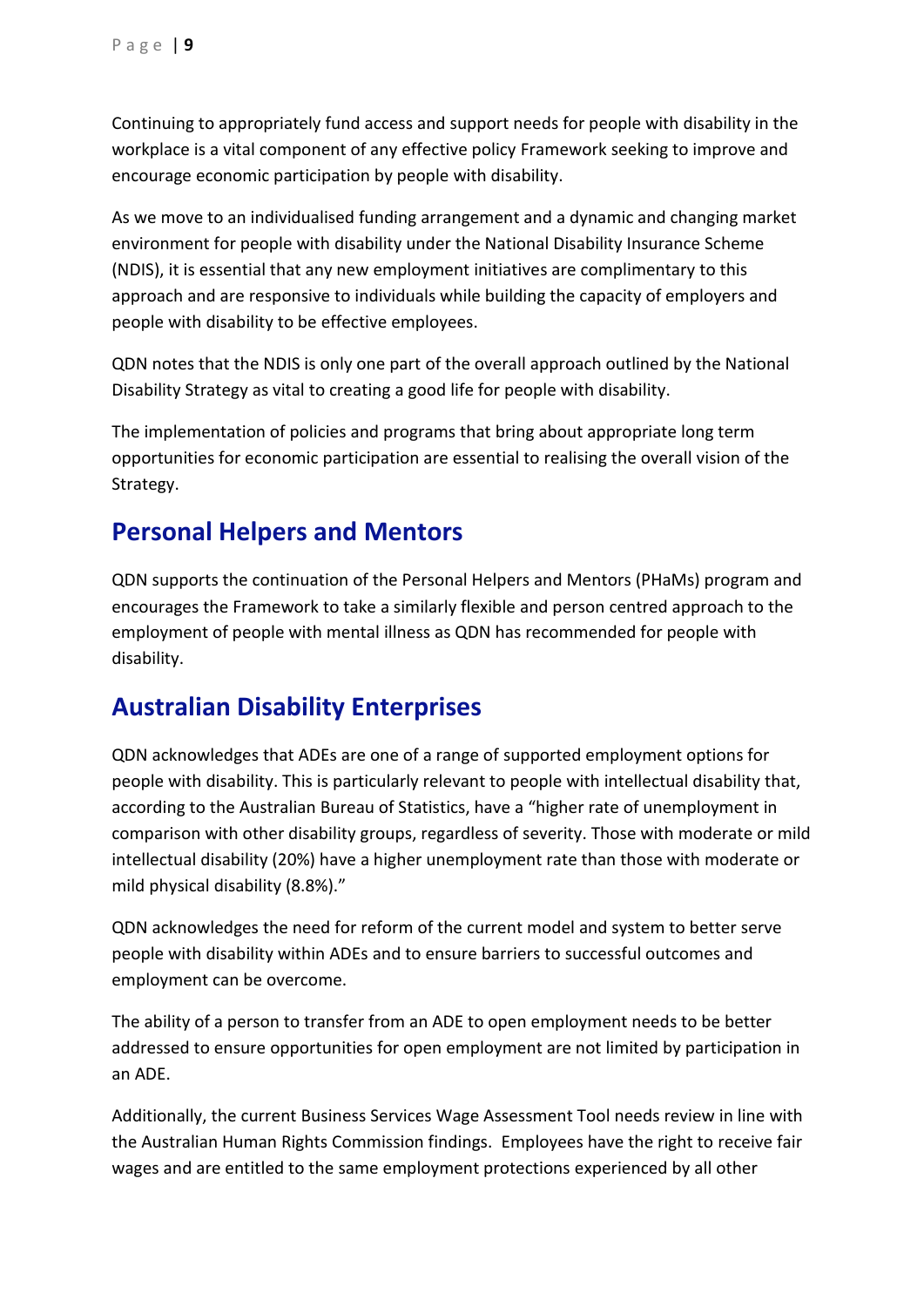Australian workers. However, it is essential that measures put in place ensure the sustainability of ADEs whilst maintaining a person-centred approach to work planning, including the payment of 'real' wages for a day's work.

#### <span id="page-9-0"></span>**Disability Employment Services and Job Services Australia**

According to current research by QDN there is currently a lack of awareness and understanding of the role and work of DES. A greater focus on delivering clear information to potential clients and employers needs to be a foundation for any improvement to the DES system.

This includes informing users of their rights as a DES client and ensuring real choice and control around providers and the supports people receive.

It is important that DES consultants provide a consistent and accurate point of contact for both clients and employers, similarly with Job Services Australia (JSA) providers. To ensure consistency and quality of service, it is important that consultants receive appropriate training within a person centred Framework to fully understand people with disability, their needs and abilities. This would facilitate consultants acting more effectively and respectfully in this role and working collaboratively with individuals and employers to develop innovative solutions to the person's employment barriers.

Greater skills and expertise are needed when matching a person with disability to a role in regard to their support needs. This would significantly improve the outcomes for DES clients and in turn the success of providers.

A current lack of flexibility in program rules and incentives limits the ability of DES and JSA providers to act in the best interests of their clients. These restrictions also limit the likelihood of long term employment outcomes in favour of 13 week and 26 week outcomes.

These services need to more comprehensively link with existing resources such as education and training options, income support and supported employment options. Developing formal and informal linkages with NDIA resources such as Local Area Co-ordinators would also provide a greater ability for DES to provide effective linkages into economic participation.

DES providers should also be supported to develop better links with business at a local level and being better informed of larger employers' relevant disability employment programs.

Central to the National Disability Employment Framework are the improvement of pathways to employment for people with disability and the successful integration of the work of DES and JSA providers to be effective.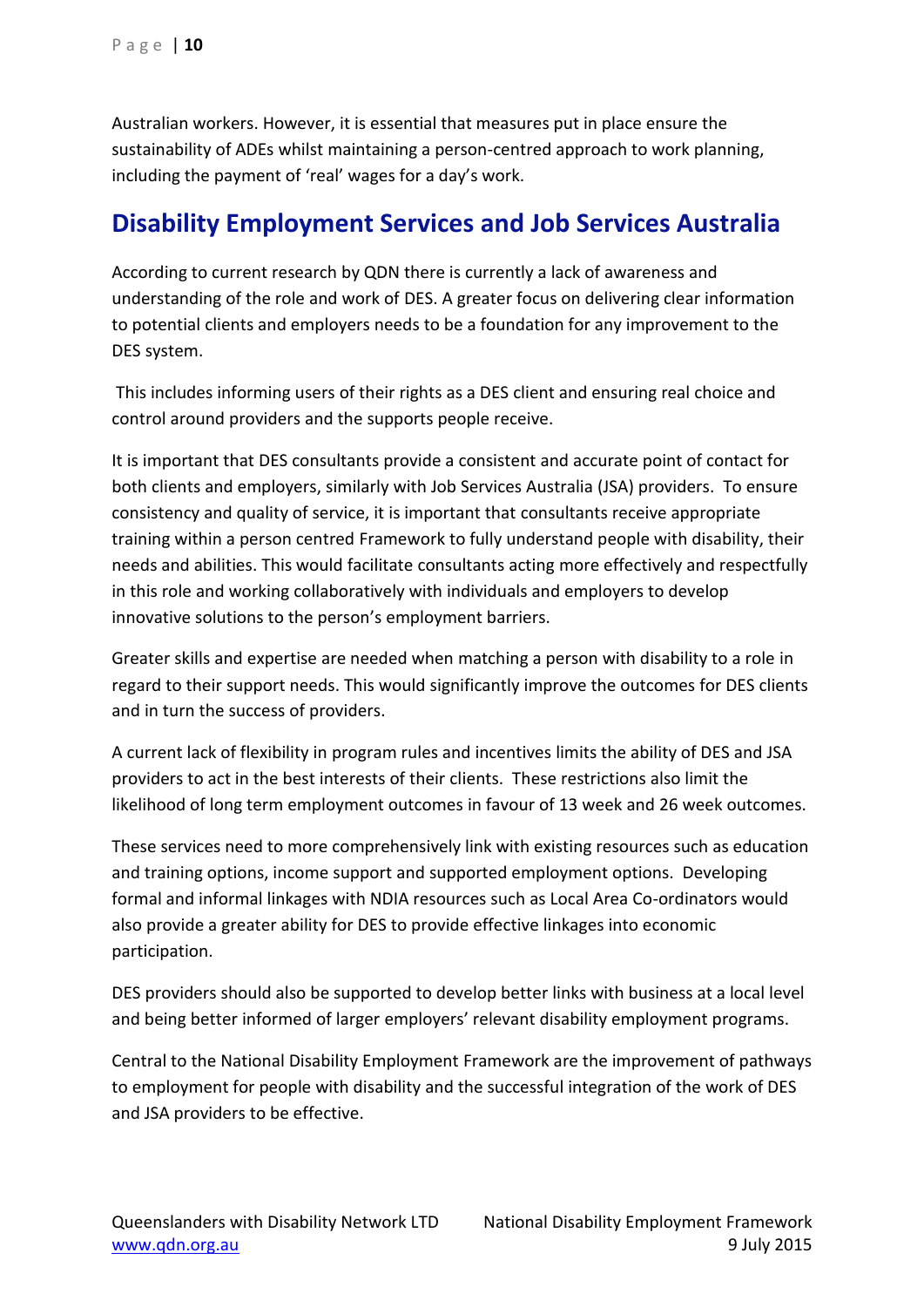The continuum of employment services need to be able to be flexible enough to allow individuals to shift in and out of services in a nonlinear way when they experience life changes or changes to their support needs.

This includes providing practical ways for people with disability to engage in practical job based training and employment opportunities.

The Foundation for Young Australians and The Smith Family's work Inspiration Placements provides a functioning example of an effective program that could be expanded to more broadly cover a range of roles and industries and allow people with disability the opportunity to make a successful transition from school to the workforce.

This approach will more adequately address initial issues with entry to the workforce and build more effective pathways to participation.

QDN supports a Commonwealth Government approach that invests effort and resources into upskilling and targeted job seeking, rather than one of mandatory, multiple job applications that may be ineffective and have a long-term impact on a person's confidence, and therefore their job prospects in the future.

The Interim Report places a large focus on the rates of payment as being drivers for the transition of people into the workforce. The reality for QDN members is that many people want to work. They simply can't find work that is suitable to not only their skills and qualifications, but also accommodates their specific needs, including accessible, affordable transport.

Within this systemic employment system reform, QDN reinforces the need for a flexible, responsive system that economically and socially supports people with disability to be able to realise opportunities that arise.

### <span id="page-10-0"></span>**Support for Employers**

QDN supports the use of wage subsidies to assist in the employment of people with disability and disadvantaged job seekers.

<span id="page-10-1"></span>QDN also supports the continuation of the Employment Assistance Fund and the workplace modifications program. However the interface of the program needs to be improved to create a more timely response and a less time consuming and difficult to navigate process for employers wishing to access the scheme.